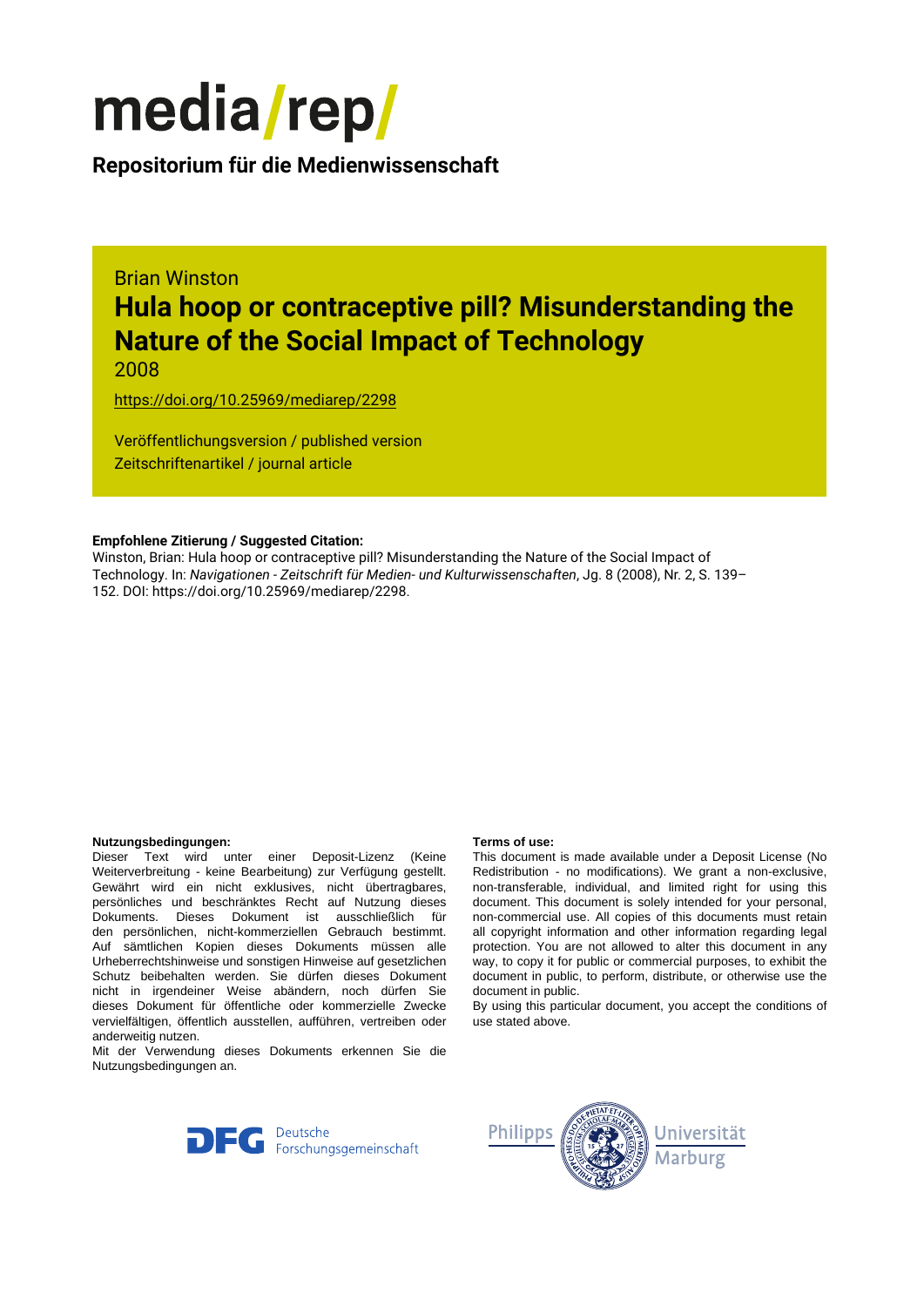## HULA HOOP OR CONTRACEPTIVE PILL?

Misunderstanding the Nature of the Social Impact of Technology

### BY BRIAN WINSTON

Obviously, the contrast between Hula hoops and contraceptive pills is an absurd one since the one, Hula hoops, was for its sudden vogue merely a leisure fad  $- a$ brief summer shower over the terrain of Western culture – whereas the contraceptive pill, speaking as it does to a most basic human function, has had, arguably, a most profound effect on our society. Nevertheless, the Hula fad half a century ago is resonant with current rhetorics surrounding new media. Introduced in 1957, 25 million hoops flew off the shelves in a mere 4 months and by the time the fad had passed two years later well over 100 million, more than one for every American, were sold. The young entrepreneurs, Richard Kerr and Arthur 'Spud' Merlin, owners of the Wham-O manufacturing company of California, made \$45 million. In 1959, they came up with the Frisbee. In 2006 Wham-O was sold for \$80m – to the Chinese – and one can still buy Hula hoops should one be so inclined.

Leaving aside entertaining parallels with contemporary booms and busts, I want to use this example to draw attention to the difficulty of evaluating the transformative effects of social phenomena, including the impact of technology. What I would like to suggest is that the distinction between Hula hoop fads and real societal change is not always so easily drawn as it might seem, especially where the technologies of communication are concerned. Assessing technological impacts and potentials is difficult, and no field reveals this more clearly than does the media. And there is a pronounced tendency, in the academy, industry and the market place, simply to assume that because a technology can provide something, it inevitably will be called upon to do so. The hyperbole that results from this is then, more often than not, grossly amplified by the media with the result, widely perceived and received, that we are in the midst of some species of technologically driven communication 'revolution' – at the level, in terms of its social impact, far closer to that of the contraceptive pill than that of the Hula hoop.

A good example is the the current hyperbole surrounding social networking sites on the internet like *MySpace*. This 'next generation portal' (as its founder Chris DeWolfe called it) attracted, in the US in its first three years, 54 million unique visitors, as teenagers used the site to organise their social lives.<sup>1</sup> In a manner reminiscent of the dot.com boom of the late 1990s, DeWolfe sold the business to Rupert Murdoch for close to half a billion Euros and the site has spawned a number of copies – *Facebook*, initially popular with British students, or *Bebo,* popular

 $\ddot{\phantom{a}}$ 

<sup>1</sup> Gibson: "The Man Who Put Teenagers' Lives Online", p. 5.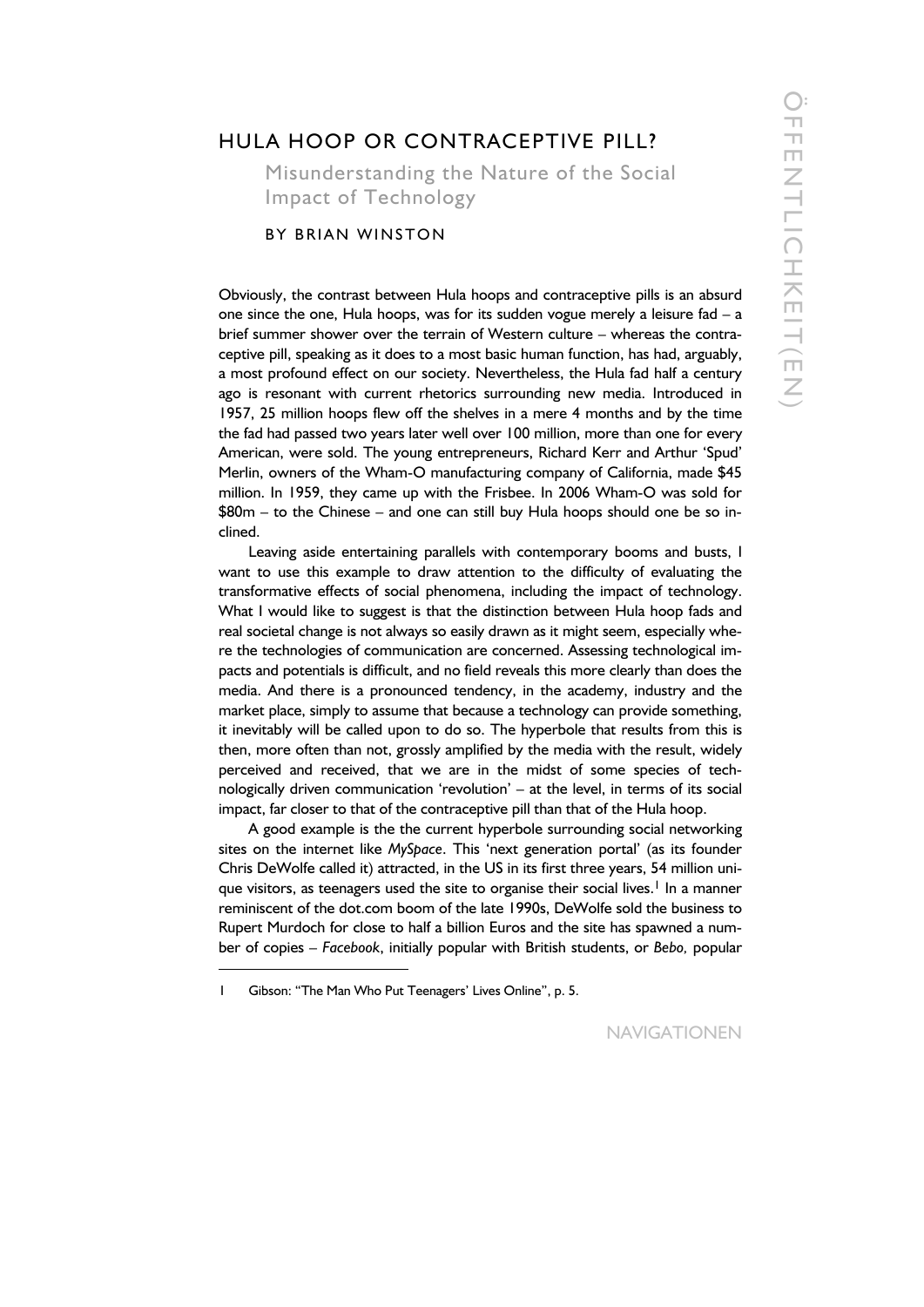with schoolchildren, or this year's Marianne of the digital revolution, *YouTube*. The rock band *Arctic Monkeys* became stars as a result of word-of-mouth spread by their local fans on *MySpace* which by 2006 had some 2 million bands on the site. This, which DeWolfe calls a 'democratising effect', was being replicated with videos. Some 50,000 to 60,000 new videos per day were appearing on the site.

Clearly this sort of social networking site is a very significant development – or is it? Are *MySpace* and its successors and competitors really a transformative technology changing the social lives of us and our children in fundamental ways – or is it a passing fad with an impact easily contained within the established norms of our social sphere? Despite received opinion and the usual technicist litany, there is reason to consider it might be closer to the latter. Previous 'hot' social networking sites like *Friendster, Geocities,* or *Tripod* have rapidly gone the way of all flesh. Immediately after the sale to Rupert Murdoch, Billy Bragg, the radical British musician, pulled his material from the site because of *News International's* terms of trade. Suddenly *MySpace* had raised fees; and maybe 2 million bands are, at present, happy with the exposure, but will they remain so once people really start listening to them and Murdoch and *MySpace'*s owners claim their shares – not unlike that taken by the despised record companies? Bragg suggests not.

*Pace* down-loading and file sharing, the emerging situation is unsurprisingly (except to technicist hyperbolists) a long way from *Napster* and the dream of 'free' music – a utopianist vision which never made clear how the artists creating this common good were ever going to make a living. The suppression of *Napster'*s radical potential continues, piece-by-piece. Last year, an agreement was reached by which copyrighted music used by amateur content providers and others on *YouTube* will be recompensed by *Google*, *YouTube*'s owners.2

The price of CDs, faced with this digital competition, has fallen – but there would have been many other ways of forcing the exploitative behaviour of the record companies into line without technology. Record companies were arguably operating a world-wide, and illegal, cartel and had been doing so from the time of the introduction of a mass market for recorded music before the First World War. The record majors are indeed in real trouble but 'file-sharing' is not a new threat. The very move to bring CDs to market in the early 1980s – putting together digital audio recording (which had been deployed for at least a decade in professional studios) and video laser disks (which had failed to replace videocassettes) – had as its supervening social necessity exactly that people were copying LPs onto audio cassettes. In the US, it was estimated that five copies were made of every LP sold.

Technology alone, it can be claimed, will not explain why the record companies survived at that time but are so fragile now. An answer lies in what can be described as the suppressed in this discourse – that is: the state of the product, the music. Popular music simply has not changed that much, *pace* hip-hop etc.,

<sup>2</sup> Wray/Clark: "Music Stars Set to Reap YouTube Windfall", p. 7.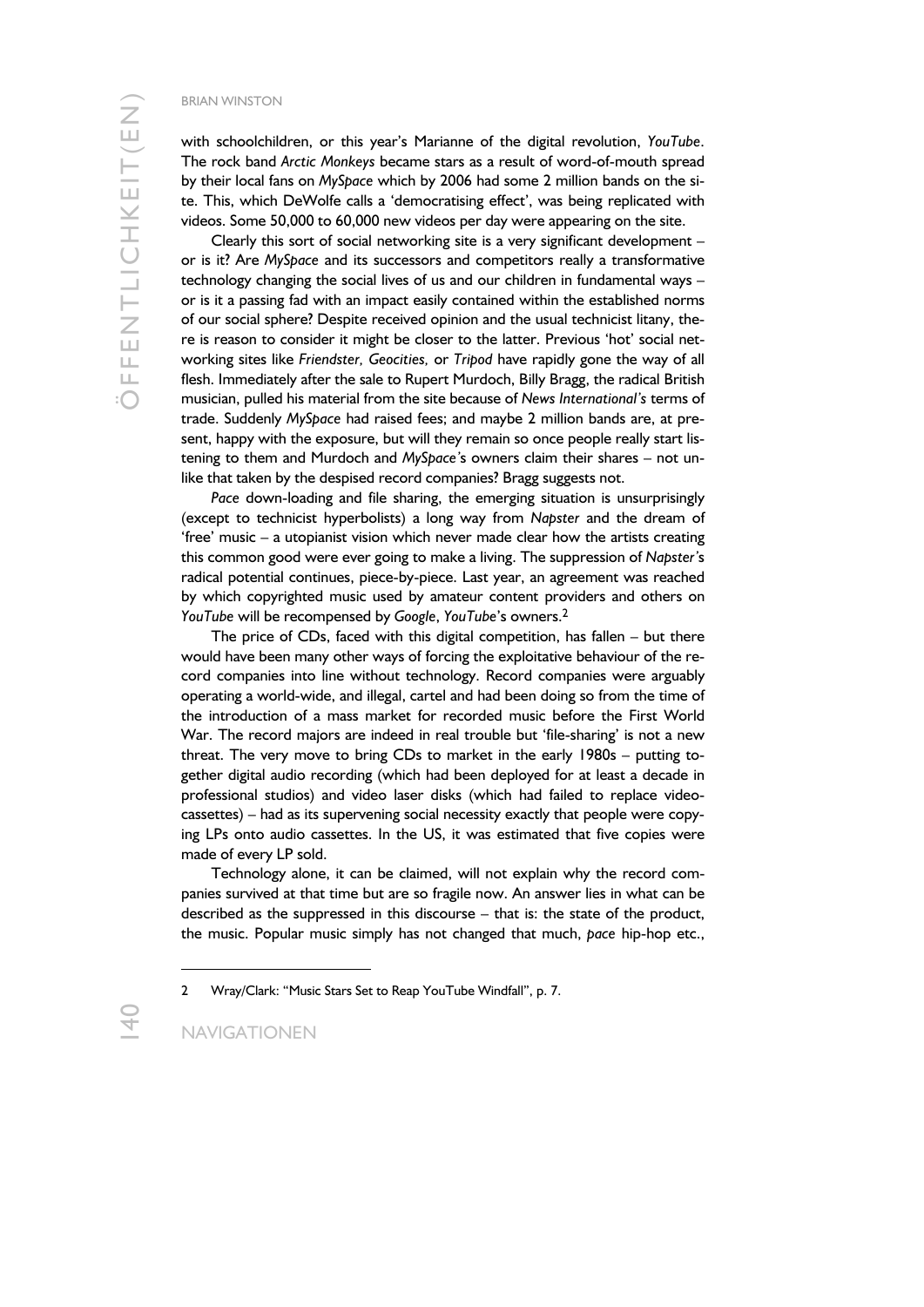since *Bill Haley and the Comets* began plucking guitars; and that, like the Hula Hoop, was half a century ago.<sup>3</sup> It seems clear to me that, whatever the impact of current music distribution systems on the business – and it is clearly profound –, this impact alone is not the reason for the industry's malaise. After all, it is still making money and looking for ways of making more. Apple's *i-pod* may take a smaller share than the music industry traditionally did – but the music must still be bought. Whole digital downloaded disks, at least in the UK, cost around the same as CDs.4

"Oh you weary giants of flesh and steel" proclaimed *Grateful Dead* lyricist John Perry Barlow more than a decade ago, "I come from Cyberspace, the new home of the mind... I declare the global space we are building to be naturally independent of the tyrannies you seek to impose us."<sup>5</sup> But it seems that the giants are still very much around and this was (and is) so much twaddle <sup>-</sup> even before the cynics amongst us begin to question the numbers that trip so lightly from the technicist tongues of cyberspace.

The internet is after all a world almost entirely without true independent audit – a striking example is internet advertising. When it comes to hard money (say, Murdoch's billions) and to usage – access or advertising fees –, there is talk about a medium of unimaginable power and influence. The dominant business model is search engine advertising which accounts for nearly 60% of UK web ad expenditure. This is followed, at just over 20%, by video and in-game advertising powered by the current popularity of *YouTube.* Ad revenues grew by 40% to some €2.6 billion in the UK in 2006. It was €3.5 billion last year, and further 35% growth – and this in a flat, indeed, falling advertising market.<sup>6</sup> The money is certainly changing hands but – is the internet really a medium of unimaginable power and influence?

The hype suggests cyberspace has already penetrated the world at such a level that vast expenditures of funds to buy and sell sites is justified according to established business models but as Andrew Odlyzko, head of digital technology centre at the University of Minnesota, points out, this world is a curious smoke and mirrors one.<sup>7</sup> A basic statistic informs us that in 2001 internet use was increasing at a four fold rate and would continue to do so through this decade. This figure was determined by a researcher, Dr. Larry Roberts, contacting 19 carriers and counting not actual usage but the nodes and the revenues these companies reported to him. These figures are self-reported and not externally audited. Moreover, the companies bound Dr. Roberts to non-disclosure agreements. Another

<sup>3</sup> Allen: "Still waiting", p. 27.

<sup>4</sup> Handysides: "CD or Download", p. 31.

<sup>5</sup> Barlow: "A Declaration of the Independence of Cyberspace", http://homes.eff.org/ ~barlow/Declaration-Final.html.

<sup>6</sup> Bulkley: "The Digital Persuaders", p. 1.

<sup>7</sup> Lillington: "A Ninety Billion Dollar Mistake", p. 3.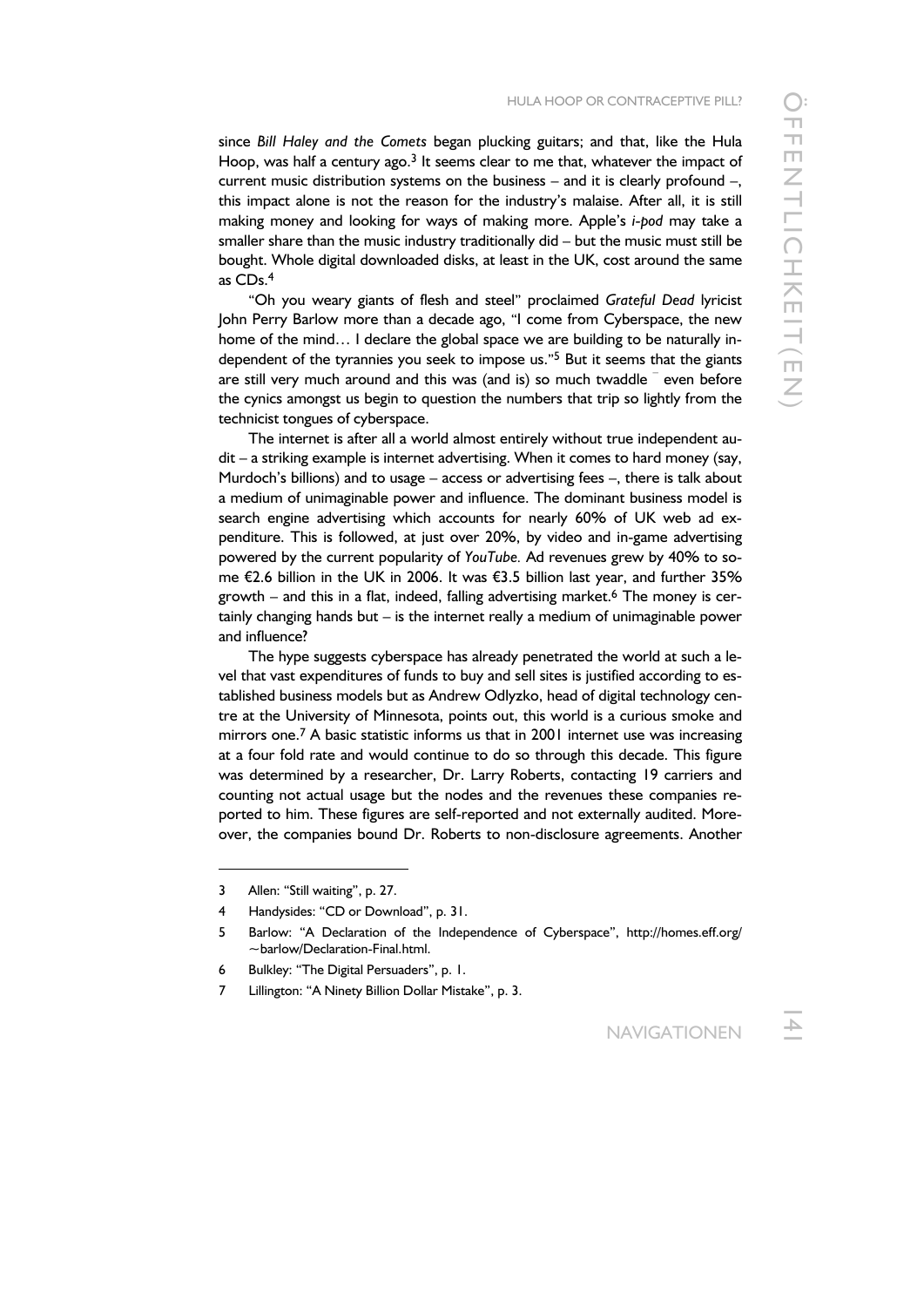graphic illustration of the dangers inherent in accepting untriangulated, unaudited usage figures is the fact that the figures of net advertising revenues just quoted come from a UK body called the *Internet Advertising Bureau*. Despite its name, the 'bureau' is it not an independent institution but an industry lobby group. I am not arguing that these or any other statistics relating to the net are mendacious. They are simply not externally verified.

The situation exactly reflects that of newspapers in the late 19th century when advertisers were asked to pay rates on the basis of circulation figures provided by the newspapers themselves. Eventually the advertisers revolted and demanded independent audits of circulation. The newspapers were forced into supplying circulation figures through independent 'bureaus' (which, it can be noted, they are nevertheless still capable of manipulating despite these watchdogs). $8$ 

The *Internet Advertising Bureau*, in any case, gives €2.6 billion as the 2006 UK internet advertising figure – some 11% of total advertising revenues, all media, up over 8 years from less than 1%. Conspicuously, even after this massive spurt more than 85% of British advertising is still *not* on the net, and under threat of depression money is getting tighter.<sup>9</sup> It seems to me a fair assumption that real competition in advertising with the older media is going to demand real 'bureaus' ere long – and a serious account of exactly how much independently verified click-through traffic from the search sites actually occurs.

According to another statistic, over Christmas 2006, there was a 40% increase in UK sales on the net. But as the base level was only 4% of UK retail, this represented a 1% increase of market share. In a civilisation whose main contemporary architectural expression is the shopping mall this is scarcely surprising. 4% of retail is not, for example, comparable with the highest historic levels achieved by mail order since it was introduced as a marketing technique in 1872. There is still a long way to go before e-commerce catches up with Sears Roebuck in its heyday.

The hype defence, somewhat battered after the late 90s dot.com fiasco, is that the rules of cyberspace are not those that governed 'the giants of flesh and steel' – but they are. Kodak, for example, is shrinking as film disappears and its century and a quarter dominance of the imaging industry disappears.<sup>10</sup> In 2004, it shed 15,000 jobs and 2000 more in 2006 – but, note that it took *Cisco* just 12 years for its business to shrink to the point where it let 8500 people go in 2002. *Nortel* posted the biggest loss to date in corporate history – \$19.4 billion – that same year. And last month, *Eidos*, owners of the amazingly popular *Lara Croft* franchise, announced a hundred million euro loss and fired a quarter of its workforce.11 But despite shrinking fast and also loosing money *Kodak*, which will be

<sup>8</sup> Winston: Messages, p. 387

<sup>9</sup> Cf. http://www.iabuk.net/en/1/searchresults.mxs?sp=2006+advertising.

<sup>10</sup> Teather: "Kodak Pulls Shutter Down on its Past", p. 23.

<sup>11</sup> Wray: "Last Chance Saloon for Lara Croft Creators", p. 39.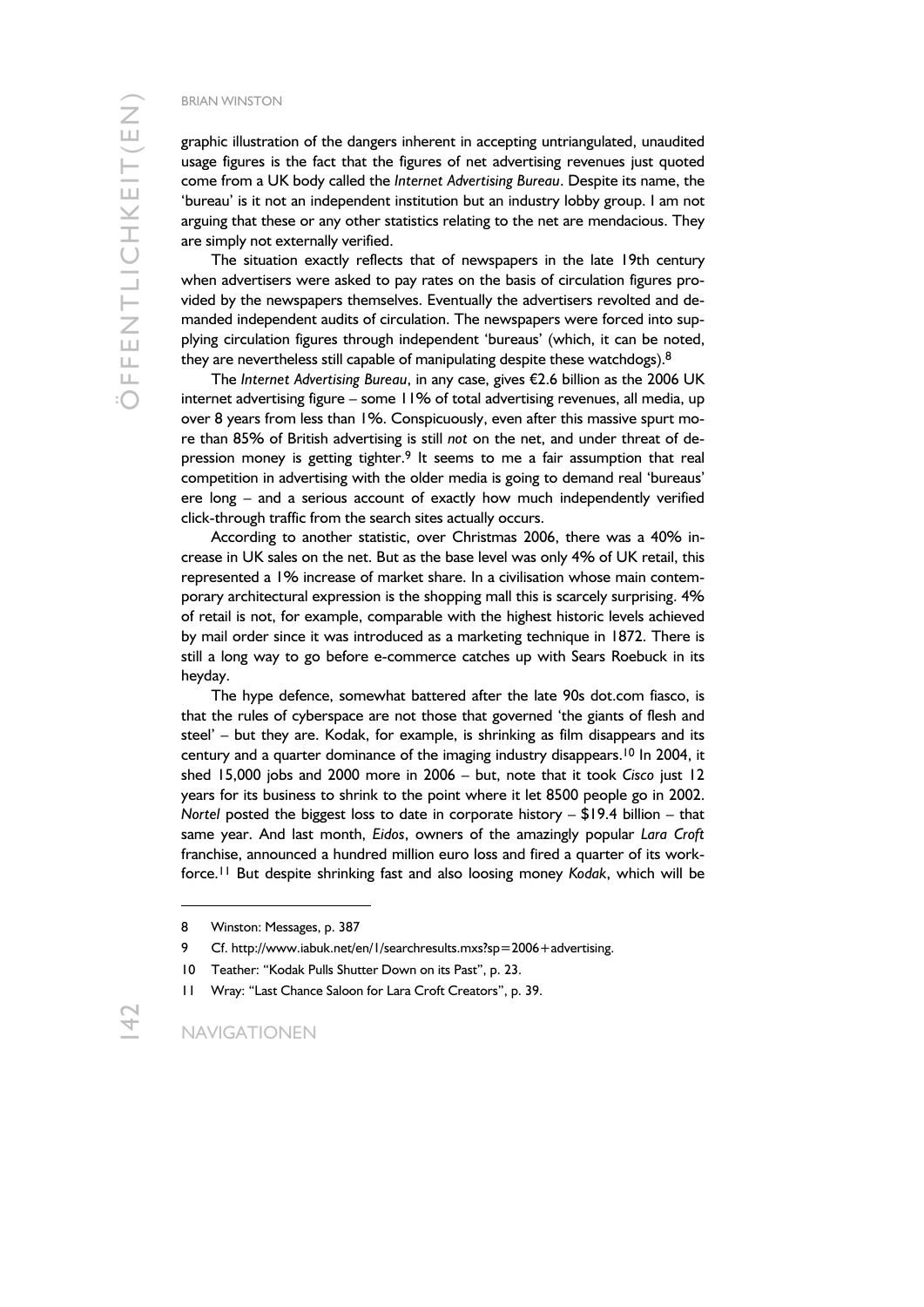125 years old in 2009, in fact still had revenues of \$1.5 billion from its traditional photographic business as well as nearly \$2 billion from its digital activities.<sup>12</sup> The point is that when these firms old, like *Kodak* or the ill-managed *Polaroid* Corporation, or new, like *Cisco, Nortel* or *Eidos*, find themselves in difficulties, there is evidence of continuity in the operation of the market place, not a totally new economy manifesting itself. The old rules allow even the sustainability of *Microsoft* to become a subject of concern in some quarters, since it is threatened now by the end perhaps of shrink-wrapped software which could become as outdated as *Ko*dak's silver nitrate film.<sup>13</sup> Despite the hype, talk of a new economy sounds very much like Jehovah's Witnesses proclaiming the imminent arrival of Armageddon: it has not happened but technicists never desist from proclaiming its coming.

This is no denial of actual change; on the contrary, it is a mark of our civilisation that change is ceaseless. What I am asking is whether the pace of change and the nature of change is truly transformative or rather faddish? *MySpace* is again a case in point. Chris DeWolfe was reported as saying "Rupert is a very smart guy. He reinvented the newspaper industry. They said a fourth TV network would never work and he did it. He's got a really good gut feeling when it comes to media"<sup>14</sup>. Being complementary to somebody who has presented you with a cheque for nearly half-a-billion euros is probably not surprising, but there is more to this statement. Murdoch did not 'reinvent the newspaper industry'. His much-vaunted destruction of the British print unions in the 1980s has not in any way halted the inexorable decline of UK newspaper readership – popular tabloid newspaper readership – at all. Total circulation of the British national dailies prior to Murdoch's attack had been shrinking – two million copies a day lost between 1950 and 1970. By 1975, just over 14 million copies were being sold. National , Sundays' sales had shrunk by a third in the same period; local papers by a fifth. After his supposed 'reinvention', circulations were at best barely stabilised and British tabloid sales still declined by 8%. Overall the UK national daily figure is 20% down since 1990.15 Moreover, the fourth US TV network was never denied as a possibility but Dumont, which held this position, was deliberately killed in the post-World War II period by the Federal Communication Commission at the behest of the radio networks uncertain of their television future. Fox TV is in fact founded on the remains of the Mutual Network which was an alternative to Dumont. In other words, the fourth network has always been there, its growth stunted by external forces which were neutered for Fox.

Anyway, Murdoch came to this terrestrial solution after several heavy blunders in the field of new media. In the 1980s in the US he repeatedly announced and then delayed a satellite service and, lacking the support of a Mrs Thatcher ea-

 $\ddot{\phantom{a}}$ 

<sup>12</sup> Anon.: "Slumping Film Sales Leave Kodak Figures Deep in Red", p. 23.

<sup>13</sup> Markoff: "A Mold at Microsoft Starts to Show Cracks", p.13.

<sup>14</sup> Gibson: "The Man Who Put Teenagers' Lives Online", p. 5.

<sup>15</sup> Winston: Messages, p. 386.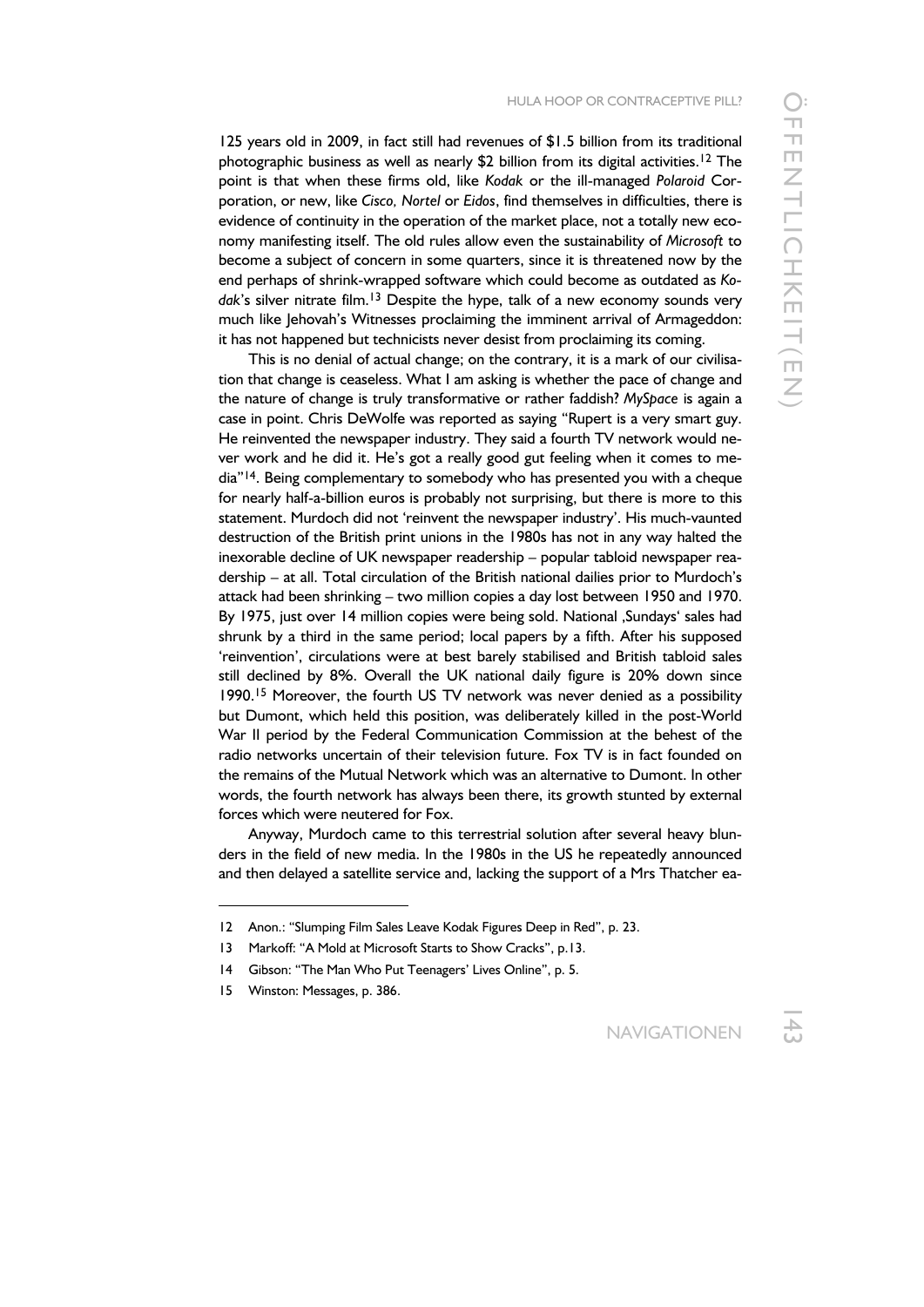ger to cut the BBC to size (the secret of his British satellite success), he gave up to create Fox, a traditional US terrestrial television network, instead. His other attempts to exploit new media have scarcely been more successful.<sup>16</sup> What is really interesting about DeWolfe's view of Murdoch is that he heaps praise on the man as a visionary not because of Murdoch's exploitation of the new but because of his success with the old – which DeWolfe then misreads, not knowing much of the history of these media.

Indeed, not knowing history is critical to the technological determinist view of the world. This view, the dominant one and the source of all 'revolutionary' hyperbole is crucially based on a history written by an amnesiac. There are two basic views in play here – the dominant technicist one and another which priviliges the social over the technological and can be called 'the social shaping of technology'(SST, for short), or 'the social construction of technology' view. Of technicism, Raymond Williams, the leading pioneering British anti-technicist, elegantly suggested that:

> The basic assumption of technological determinism is that a new technology – a printing press or a communications satellite – 'emerges' from technical study and experiment. It then changes the society or the sector into which it has emerged. We adapt to it, because it is the new modern way.17

#### Therefore, technological determinism

is an immensely powerful and now largely orthodox view of the nature of social change. New technologies are discovered, by an essentially internal process of research and development, which then sets the conditions of social change and progress. Progress, in particular, is the history of these inventions, which 'created the modern world'. The effects of the technologies, whether direct or indirect, foreseen or unforeseen, are, as it were, the rest of history.<sup>18</sup>

It can be argued that technological determinism has achieved its hold over the Western mind exactly because it meshes fundamentally with the Western mindset, notably the deep-seated concept of progress. The underlying driver is the concept of forward motion, seeking spiritual perfectionism, teleologically prefiguring the last days of the Rapture. It is but a short step hence, although one which was to take many centuries to emerge, for this to become individualised and then transformed into a demand for freedom of conscience in matters of Christian faith. This religious demand was comparatively swiftly echoed in a parallel de-

1

<sup>16</sup> Winston: Media Technology and Society, p.302.

<sup>17</sup> Williams: The Politics of Modernism, p.120.

<sup>18</sup> Williams: Television, p. 13.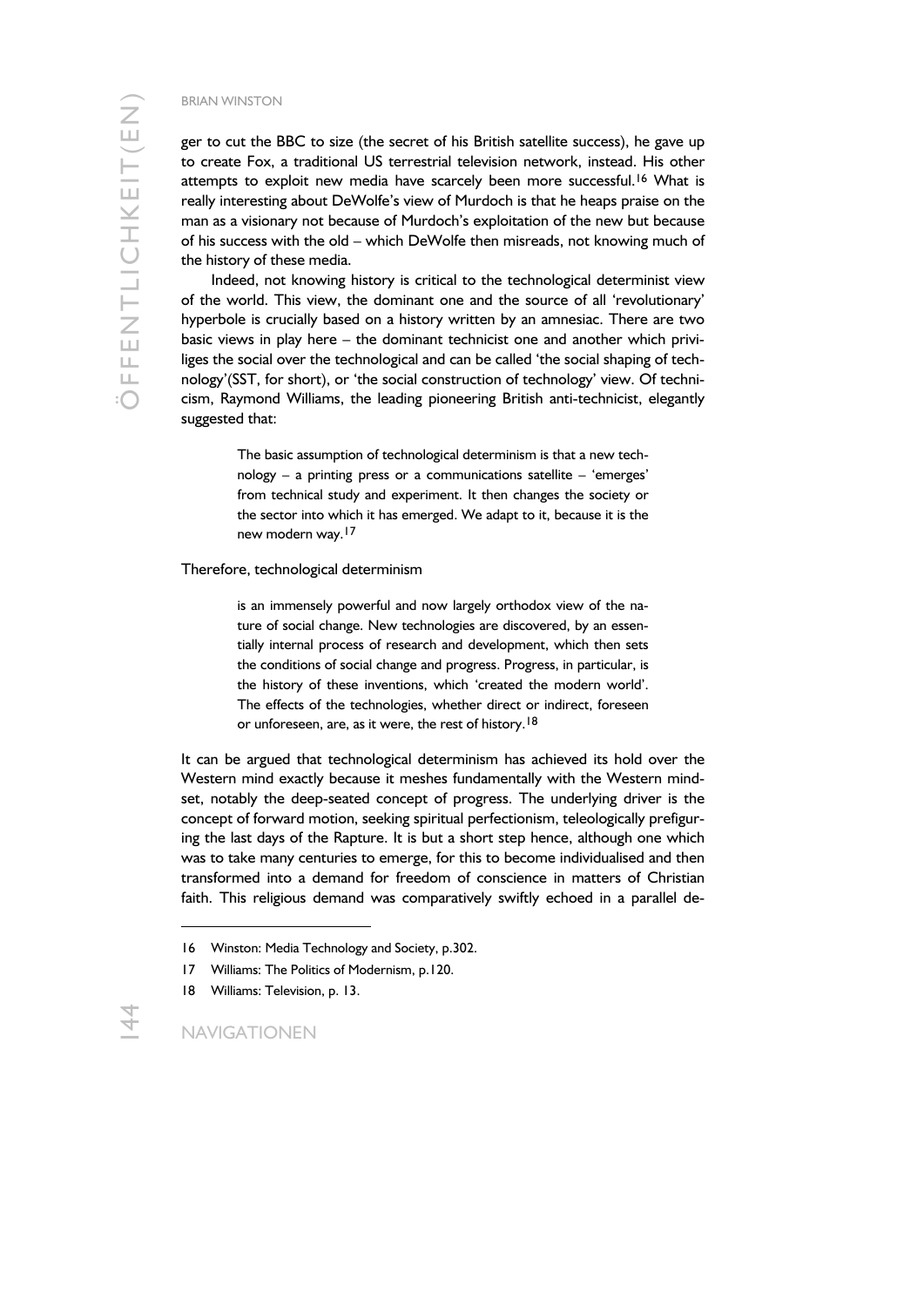mand for secular individual autonomy and politicised as a social contract which conceived of society as individuals contracting with each other to create a social sphere in which to function. By the 18th century, Christianity's promise of human perfectibility had thus acquired a materialist cast. The Enlightenment view was that the human race, now "emancipated from its shackles released from the empire of fate" was "advancing with a firm and sure step along the path of truth, virtue and happiness"<sup>19</sup>, as Concordet put it.

Crucial here is the image of humanity's 'advance'. In the 19th century, technology became an autonomous fundamental driver within the social sphere and the bridge from Christian ideas to a technologised vision of progress was completed. The idea of progress exactly echoes Williams's characterisation of the technological determinist vision as an unstoppable flow of emerging technologies moulding the structures of society. This reflection is not, it must be noted, dependent on sharing Concordet's optimism about the end result of this advance; humanity could just as easily be rushing towards an abyss. New technology might be positioned as an engine facilitating 'truth, virtue and happiness'; or it could bring exactly the reverse results.

However, as I hope I have been indicating, a central difficulty with technicist accounts is that they do not entirely explain the phenomena with which they deal but instead indulge in sustained hyperbole. The tendency to ahistoricism is well illustrated by the current insistence on a 'digital revolution' in general. This technology is now, at a minimum, in its sixth decade of development, the first device to encode an electronic signal digitally having been built in 1938.20 In turn, that device relied on mathematical calculations as to sampling rates that had been theoretically determined a decade earlier. The digital devices, including the computer, that were to suffuse the market in the last quarter of the 20th century, relied on solid state electronics which were not 'invented' (as is commonly believed) at the Bell Labs in 1948 but go back to experiments with semi-conductors in 1879. Cats' whiskers radios were the first solid-state technology to be widely diffused from the 1920s on.<sup>21</sup> This is why technicist accounts, in so far as they are necessarily historical – else how can 'revolutionary' impact, for example, be established – tend all too often to be histories written by amnesiacs.

As a response, in the specific area of media technological history, there has been a move over recent decades towards a second, less popularly understood approach that, in essence, denies technology as the driver of social change. Instead, society is conceived of as the major factor determining the technological agenda and conditioning the diffusion of the technologies it produces. This SST approach seeks to place the work of the technologist within the broader social sphere suggesting that the technological agenda is influenced by social needs and

-

<sup>19</sup> Condorcet: Sketch, p. 201.

<sup>20</sup> Winston: Media Technology and Society, pp. 133ff.

<sup>21</sup> Ibid., pp. 208ff.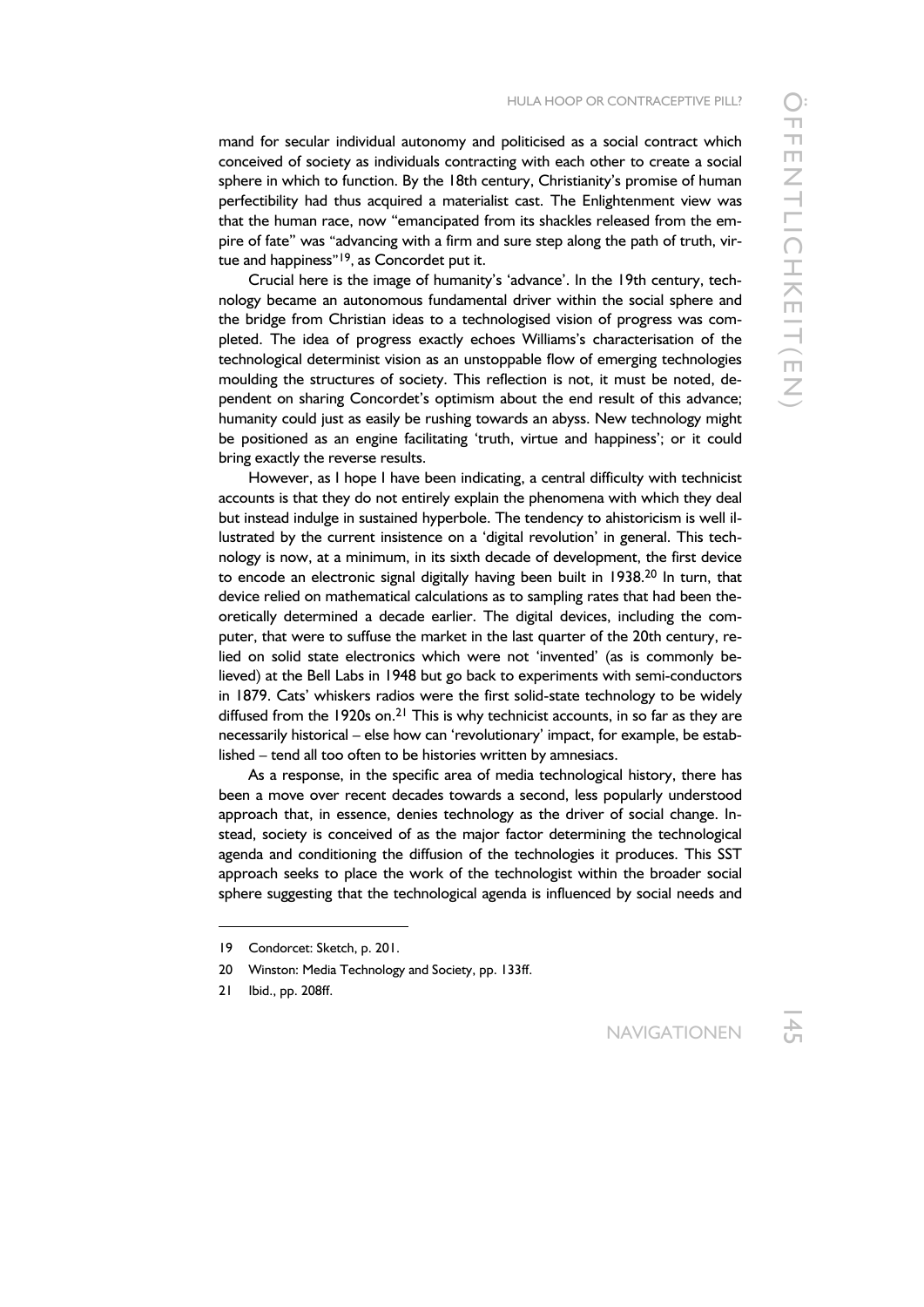that the successful diffusion of any given technology depends on its social acceptability, its 'fit', as it were. As it denies technology a determining role in society, it tends to be less judgemental as to technology's effects, seeing them rather as consequences of other social factors.

SST's antecedents lie with the French Annaliste school of historians and date back to the 1920s. For example, Marc Bloch's classic essay on the diffusion of the watermill in Medieval Europe focuses on the social and legal structures pushing or inhibiting its introduction and says little about the technical knowledge leading to its development.<sup>22</sup> Fernand Braudel sees the history of technology in general as a struggle between forward social movement driven by human ingenuity and advancing knowledge and an oppositional force sustained by human inertia and conservatism. He identified these contrary forces as 'accelerators' and 'brakes' governing technological change in general:

> First the accelerator, then the brake: the history of technology seems to consist of both processes, sometimes in quick succession: it propels human life onward, gradually reaches new forms of equilibrium on higher levels than in the past, only to remain there for a long time, since technology often stagnates, or advances only imperceptibly between one 'revolution' or innovation and another.<sup>23</sup>

It is therefore the case in Braudel's view that, although science and technology are "uniting today to dominate the world, such unity depends necessarily upon the role played by present-day societies, which may encourage or restrain progress, today as in the past"<sup>24</sup>. What drove the changes we call the industrial revolution, changes which made the modern world, were grounded in the societal forces unleashed by early Western capitalism and the imperial expansion of Western nationalism. In other words, society always leads technology. This accounts for the fact that, for example, the industrial revolution, an entirely technology-based phenomenon, relied on no new technological knowledge. Explaining it is more effectively done by highlighting the social changes which facilitated the application of science and technology which had been, as it were, lying fallow.

From the SST standpoint, 'revolution' is clearly unlikely. Making society the prime determinate precludes it since it suggests a non-revolutionary 'fit' is an essential prerequisite if any media technology is to meet a social need. Again, this is not to argue against change but to insist that it be contextualised and its scope assessed.

It is also not to suggest that a multiplicity of smaller changes could not achieve a major evolutionary change. This is self-evident: 1900 is not 2000, 1850 is not 1950. The world is 'changed', is 'changing'. But what is significant among these

1

<sup>22</sup> Bloch: "The Advent and Triumph of Watermills", pp. 136-138.

<sup>23</sup> Braudel: Civilisation and Capitalism, p. 430.

<sup>24</sup> Ibid.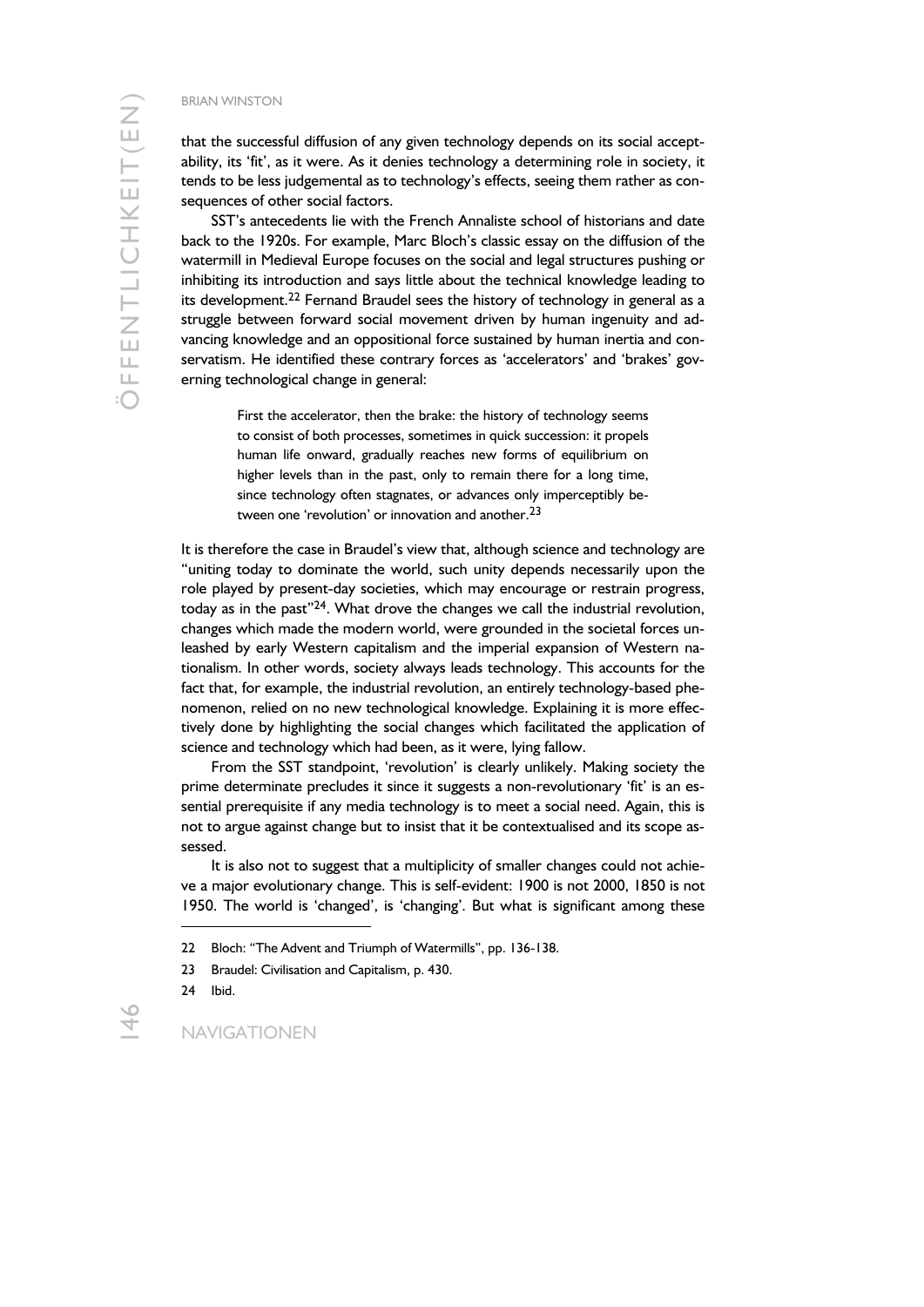changes? Separating the hoops from the pills, as I have been trying to show, is difficult, and finding tipping points turns out to be an exceptionally elusive business. We perceive the passing days but not the march of seconds.

So what about *MySpace*, *Facebook*, *YouTube, Second Life*– are they Hula hoops or contraceptive pills? The following considerations will not provide definite answers but only some suggestions.

Given the millions of web sites, there would appear to be a fundamental necessity to have search engines to access them; and such a need would, on common sense grounds, be of a different, more basic order than are the other social networking sites with their preponderance of self-generated, and indeed, selfcentred content. In other words, the net will work without *Second Life* or *You-Tube* but it would be of very much more limited use without *Google* etc. This is not, though, to say this necessity suspends the laws of the market. The search engine firms are susceptible to be overtaken by somebody with a better mousetrap, even as they themselves seem to threaten Microsoft. *Rex sedet in vertice, caveat ruinam* – is as true now as it ever was, except that capital protects its own so *ruina* can be a pretty comfortable place.

But that said, it is possible to see the supposed 'revolutionary' potential of the net being slowly challenged if not yet entirely suppressed. For example, we are engaged in an entirely typical legal struggle which is taking place on a number of fronts – from intellectual property to confidentiality to libel – in more than one country. This was a battle first seen with photography a century and a half ago and the hype which says cyberspace is above the rule of law is clearly absurd. Such struggles are always a prime marker of the operation of what I would characterise as a veritable 'law of the suppression of radical potential'. It is merely a question of time and, indeed, the application of the very same now threatening technologies as technologies of control. The deal between the music industry and *YouTube* of last year is an example for that. Last year, Viacom brought an action against *Google* for *YouTube'*s blatant copyright violations.25 And so would I if I had the money: because this free availability of material – of my books, for example, on *Google Book* – might well thrill some theorists and be justified by smart corporate lawyers, but what it amounts to is that my royalties are being stolen. On the other hand, the BBC's plans for accessing its archive announced in 2003 five years later have still come to nothing. Not being of the thieving mindset of *Google* and being under threat of industrial action in ways *Google* is not, the BBC has yet to find a way round its obligations to pay those whose IP is embedding in the content – writers, artists, directors – their residuals.<sup>26</sup> One way or another, the brake hasn't hit the floor yet. It has though, elsewhere – in Iran or China, say. I suspect that *Google*, which four years ago was being censored by Beijing would be a little

<sup>25</sup> Wachman: "Google's expansion", p. 5.

<sup>26</sup> Hogge: "Auntie Gets it Wrong", p. 50.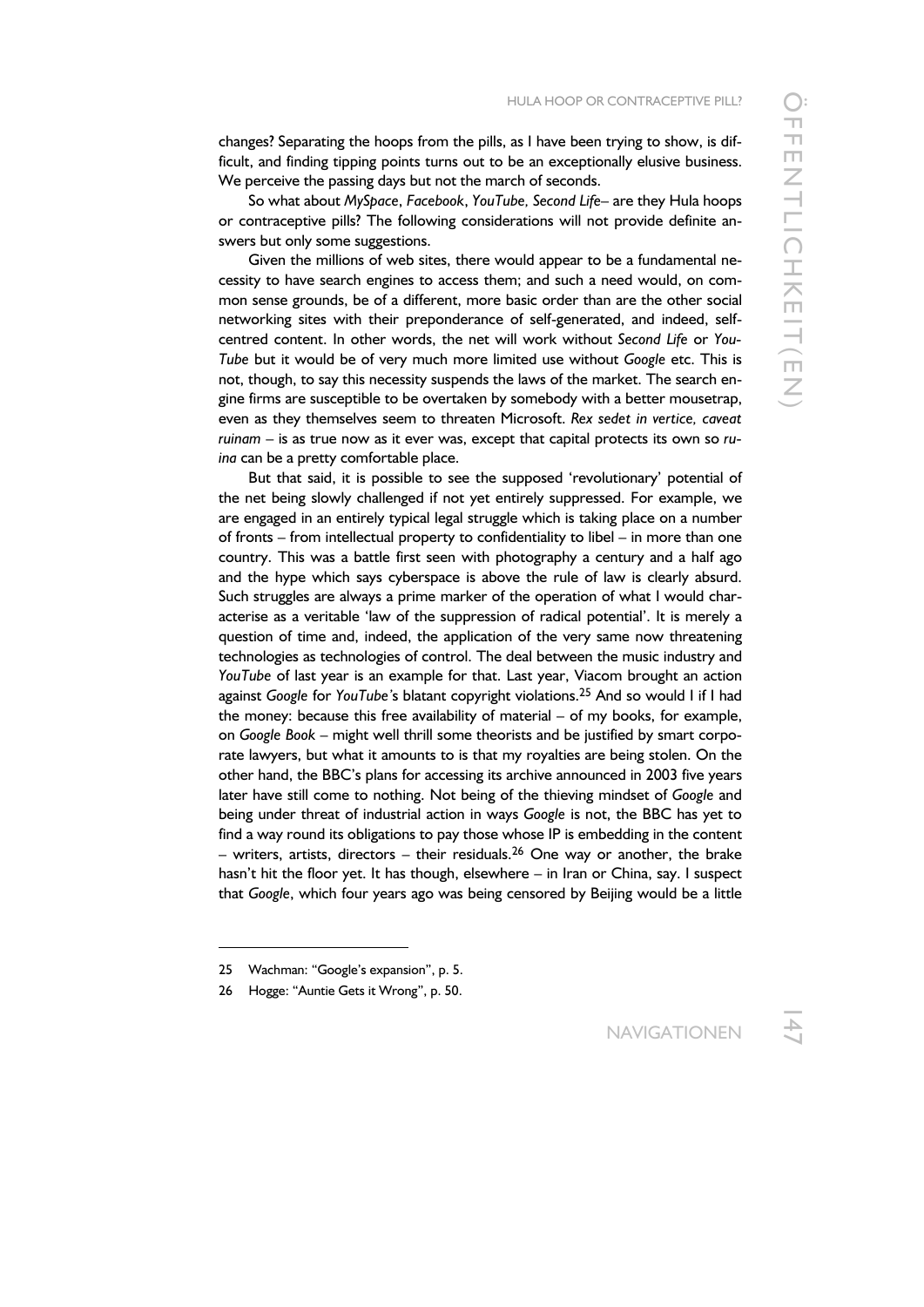less gung-ho about the brave new world than once it was.<sup>27</sup> Three years after the start of self-imposed censorship at Chinese behest, Sergey Brin, one of *Google*'s founders, publicly admitted that 'on a business level, that decision to censor .... was a net negative.' It was more than that – it was inevitable; in this opposition of technical capacity and social needs versus the suppression of radical potential, the 'law of the suppression of radical potential' could be seen at work.

Beyond such legal and other institutional factors, there is also the question of fashion to be considered. It is, as already indicated, possible to suggest that in the music business the environment has utterly changed and that an artist's popularity can be measured in months – everybody will be famous for 15 minutes. But this is true only of the music business and phenomena such as the 'stardom' of reality television participants. With other forms of creativity, careers, as ever, can be of long, or certainly longer, duration. And, maybe, it would not be true of music either if another Rolling Stones, or Frank Sinatra were to emerge.

But perhaps this '15 minutes of fame' is also true of these much hyped nonsearch engine social network sites. *Facebook*, for example, suffered in January of this year its first visitor decline, of 5% to 8.5 million hits. Of course, it has grown 712% over the year and 9% over the last three months of last year and this decline could be seasonal. Or it could not. *Microsoft* has taken a minority stake and told *Facebook* users they would be reselling their net usuage data28 which in Germany, apparently, has been held by the courts to be illegal as on-line behaviour is deemed a constitutionally-protected 'expression of personality'29.

Anyway, *Facebook* is full of politicians and corporations as well as a large number of ordinary people. Everybody is to be found on *Facebook* – so how cool can that be? Will it endure or will it share the fate of the 'Crazy Frog' ringtone, which was worth a reported €360 million in 2005 – and is hardly remembered today?30 Clearly this last is a case more Hula hoop than contraceptive pill – and who is to say this is not also true of the social networking sites? The point is that a certain cynicism is crucial in this area. For example, gist to the mill of the argument about *Facebook* – that social sites might belong more to the category of the hoop than that of the pill – is the following. The story comes from *The Times* of London, a newspaper owned by a certain Rudolph Murdoch who, as already mentioned, spent around ½ billion Euros a short time ago on *MySpace*. *MySpace* has 5 million users to *Facebook'*s (that is, in part, *Microsoft'*s) 8 million. As a general rule, trusting the Murdoch press reporting any rival media activity is about as sensible as spending billions on acquiring websites, mobile telephone licenses or ringtone companies – or buying the Brooklyn Bridge from some guy in a bar.

<sup>27</sup> Anon.: "China Blocking Google Says Watchdog", p. 4; Watts: "Microsoft Helps China to Censor Bloggers", p. 12.

<sup>28</sup> Sherwin: "Web Socialities Succumb to 'Facebook' fatigue", p. 10.

<sup>29</sup> Hogge: "Digital Spying", p. 52.

<sup>30</sup> Webb: "Hanging Up on Ringtones", p. 1.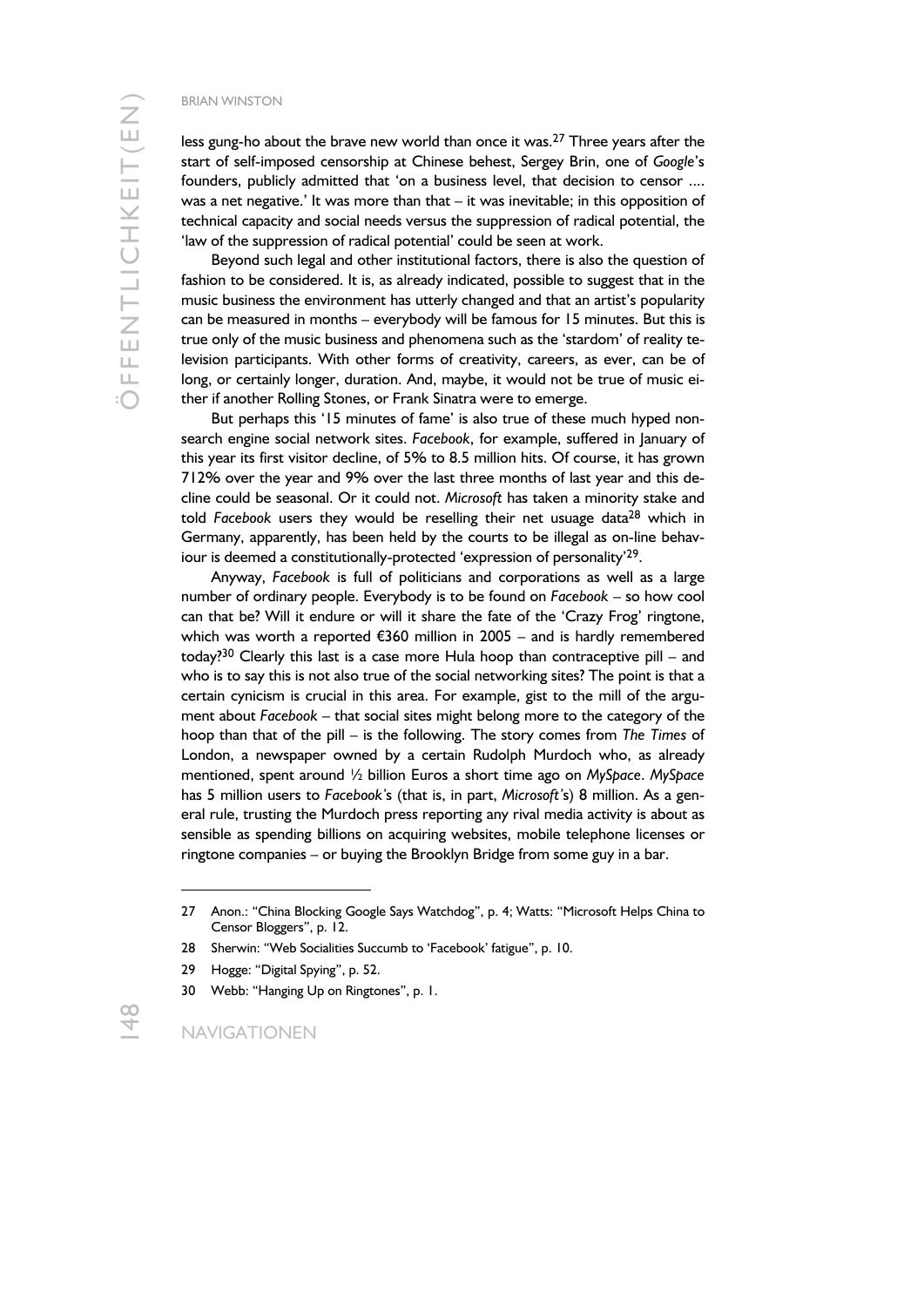Given no younger sibling after a certain age would be seen dead doing what their elder brothers or sisters do, it seems to me that betting billions on the sustainability of youthful enthusiasms, which, I suspect, is what the social networking sites are essentially about, seems none too sensible. When considering the impact of new media technologies, the case for preferring SST 'thick descriptions' (Geertz) over monocausal, unidimensional technicist ones is clear. SST descriptions seek to avoid the hyperbolic (that is, seeing 'revolution' all around) better to understand the dangers of synechdoche (that is taking an advance in one part of a system as a change of the whole system) and better to finesse causality (that is, by recovering full histories and multiple contexts).

But all this does not mean that SST accounts cannot be improved. For one thing, they are, unhealthily eurocentric (and this includes the arguments developed here). For another, a media technology can, and it would seem does, have differential effects beyond simply what happens in the West and what happens elsewhere. Even within the West, impacts can differ by group, by age, by gender, by class and so on. And, finally, SST is no better in the final analysis than technicism when dealing with the vexed matter of determining tipping points.

What can be done about this? I don't know but here's a tip: if you are one of the millions of bands on the social sites, which Odlyzko calls, the citizens band radio of the '90s', my advice is to ring Rowan on 44-207-490-4338 in London. He's the commercial director of a company called *Naked Penguin Boy* and he is a 'webraider'. For a few thousand Euros he and his operatives will pretend to be your band's biggest fans. They'll start the word of mouth you are going to need if you want to be an overnight star supposedly completely created by the new media. He's your best bet – but do it quick because we've just started to talk about making him and all his competitors illegal.

#### **REFERENCES**

- Allen, Katie: "Still Waiting: Record Labels Long for Digital to Rescue Dwindling Sales", in: The Guardian, Financial Section, 18 January (2007), p. 27.
- Anon.: "Slumping Film Sales Leave Kodak Figures Deep in Red", in: The Guardian, 2 August (2006), p. 23.
- Anon.: "China Blocking Google Says Watchdog", in: i-Tech, 2 December (2004), p. 4.
- Barlow, John Perry: "A Declaration of the Independence of Cyberspace", http://homes.eff.org/~barlow/Declaration-Final.html, 14.08.2008.
- Bloch, Marc: "The Advent and Triumph of the Watermills" (1935), in: Land and Work in Medieval Europe, Berkeley, CA 1967, pp. 136-168.
- Braudel, Fernand: Civilisation and Capitalism, 15th-18th Century: The Structure of Everyday Life. New York, NY 1981.
- Bulkley, Kate: "The Digital Persuaders", in: The Media Guardian, Extra Section, 24 September (2007), p. 1.